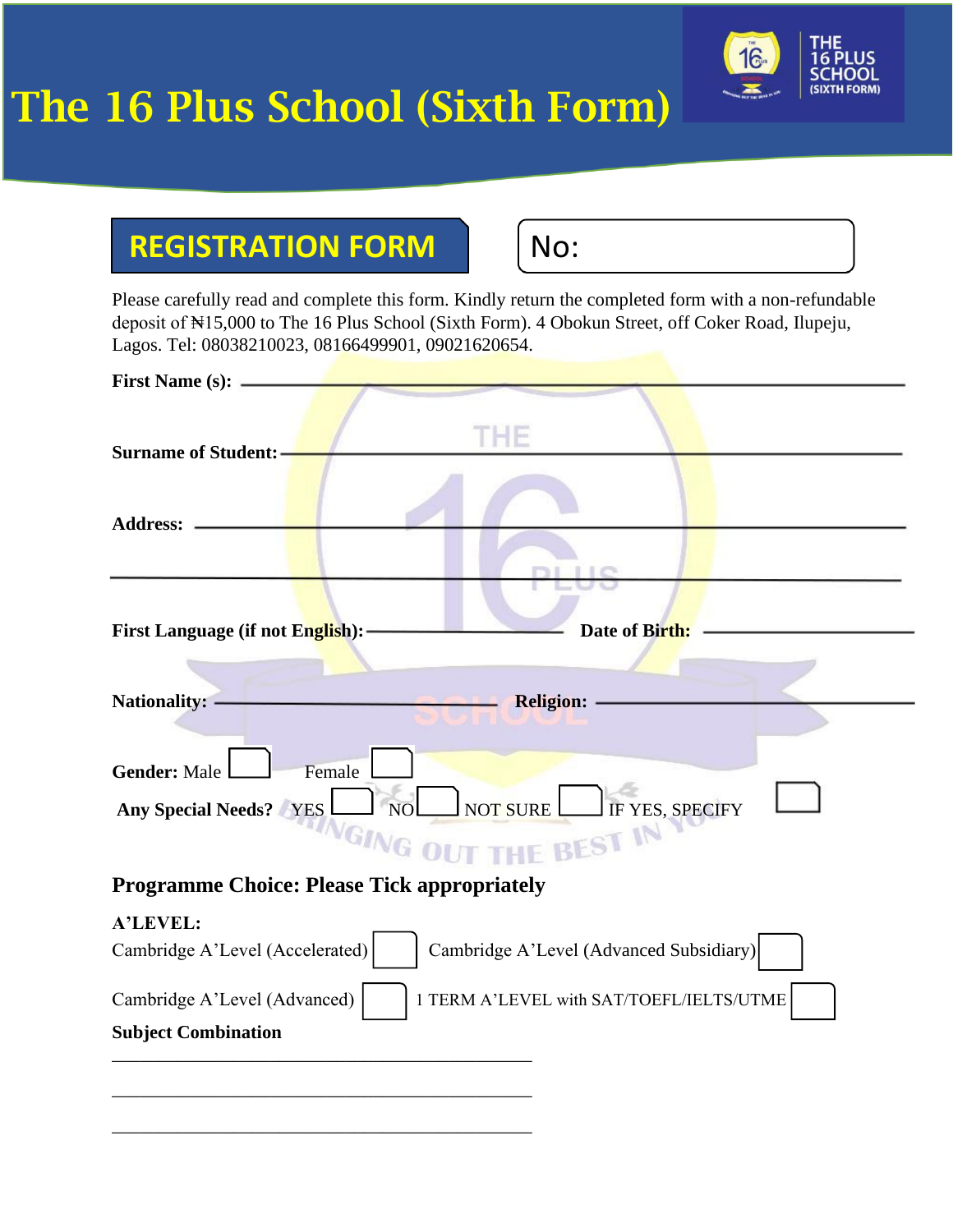|                             | SENIOR SECONDARY SCHOOL PROGRAMME:                                                                                     |                                                                 |
|-----------------------------|------------------------------------------------------------------------------------------------------------------------|-----------------------------------------------------------------|
| <b>IGCSE</b> (Year 10 & 11) | WASSCE/GCE (1 YR)                                                                                                      | <b>WASSCE/IGCSE Retakes</b>                                     |
| Subjects to be taken:       |                                                                                                                        |                                                                 |
|                             |                                                                                                                        |                                                                 |
|                             |                                                                                                                        |                                                                 |
|                             |                                                                                                                        |                                                                 |
|                             |                                                                                                                        |                                                                 |
|                             |                                                                                                                        |                                                                 |
|                             | <b>FOUNDATION PROGRAMME (6-9months): Please tick appropriately</b>                                                     |                                                                 |
|                             | UK FOUNDATION I <mark>N PA</mark> RTNRSHIP WITH CITY COLLEGE OXFO <mark>RD</mark> , UK                                 |                                                                 |
|                             |                                                                                                                        | CANADIAN OSSDIPLOMA IN PARTNERSHIP WITH CONVOY ACADEMY, ONTARIO |
|                             |                                                                                                                        |                                                                 |
|                             |                                                                                                                        |                                                                 |
|                             |                                                                                                                        |                                                                 |
|                             |                                                                                                                        |                                                                 |
|                             | BRINGIN                                                                                                                | EST IN YOU                                                      |
| Day Student L               | <b>Occasional Boarding</b>                                                                                             | <b>ALLEN AND</b><br><b>Full Boarding</b>                        |
|                             |                                                                                                                        |                                                                 |
|                             |                                                                                                                        |                                                                 |
|                             | <u> 1989 - Johann John Stein, mars et al. 1989 - John Stein, mars et al. 1989 - John Stein, mars et al. 1989 - Joh</u> |                                                                 |
|                             |                                                                                                                        |                                                                 |
|                             |                                                                                                                        |                                                                 |
|                             |                                                                                                                        | <b>Name of Principal</b>                                        |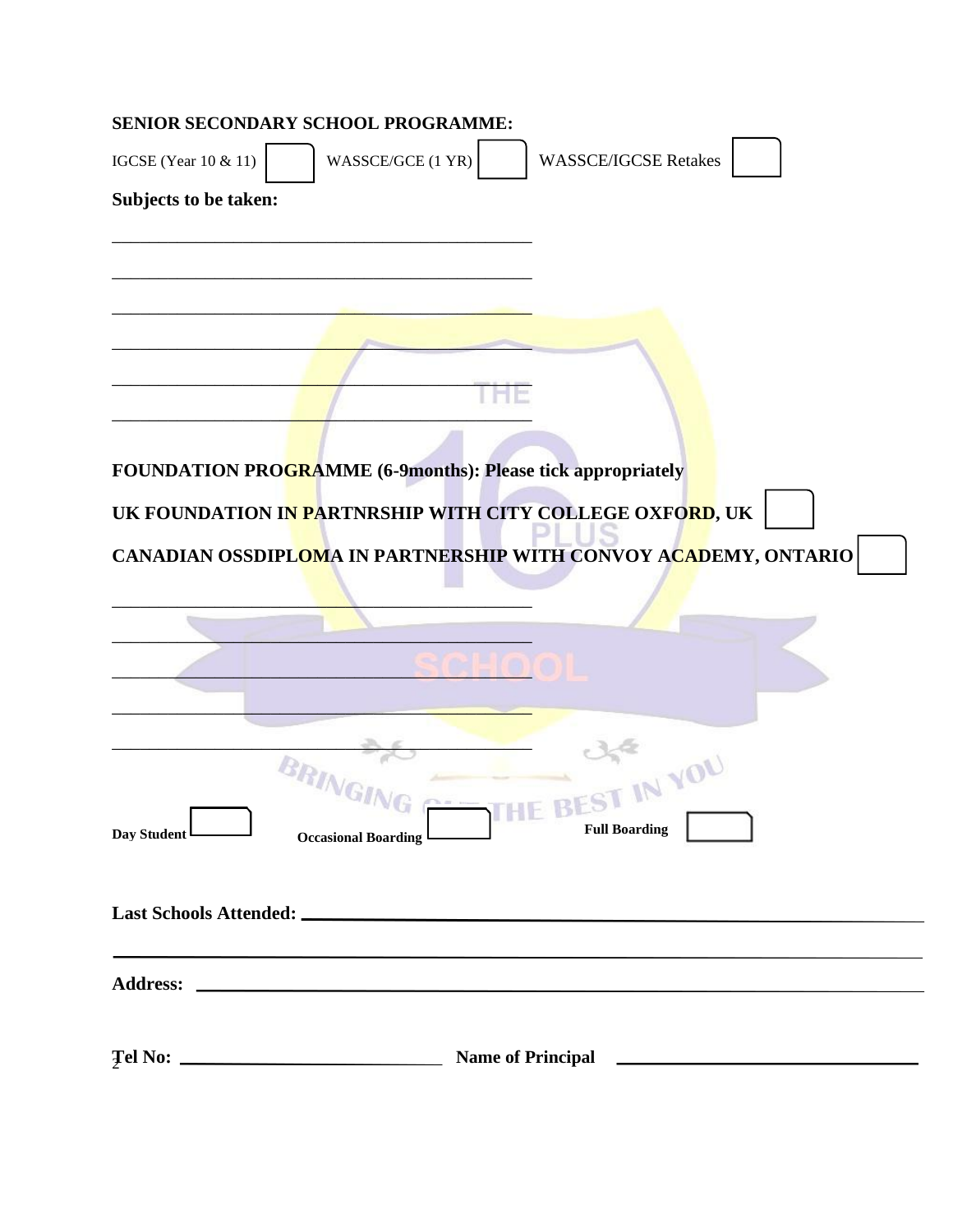## **University/ Higher Education Plans:**

| Nigeria    |  |
|------------|--|
| UK         |  |
| <b>USA</b> |  |
| Canada     |  |

| <b>EXAMS TO BE TAKEN</b>                        | <b>CAREER CHOICE</b> (give three options)                                                                   |
|-------------------------------------------------|-------------------------------------------------------------------------------------------------------------|
| <b>UTME</b><br>SAT<br><b>ACT</b>                | THE                                                                                                         |
| <b>TOEFL</b><br><b>IELTS</b>                    |                                                                                                             |
| <b>Expectations from The 16 Plus School: _</b>  | PLUS                                                                                                        |
|                                                 | <b>BALLA</b> OI                                                                                             |
| <b>SPONSOR:</b><br>Name of Sponsor:<br><u> </u> | FATHER, MOTHER OR THE OTHER PERSON (S) LEGALLY RESPONSIBLE FOR THE STUDENT:<br>BRINGING OUT THE BEST IN YOU |
| <b>Relationship:</b>                            |                                                                                                             |
|                                                 |                                                                                                             |
|                                                 |                                                                                                             |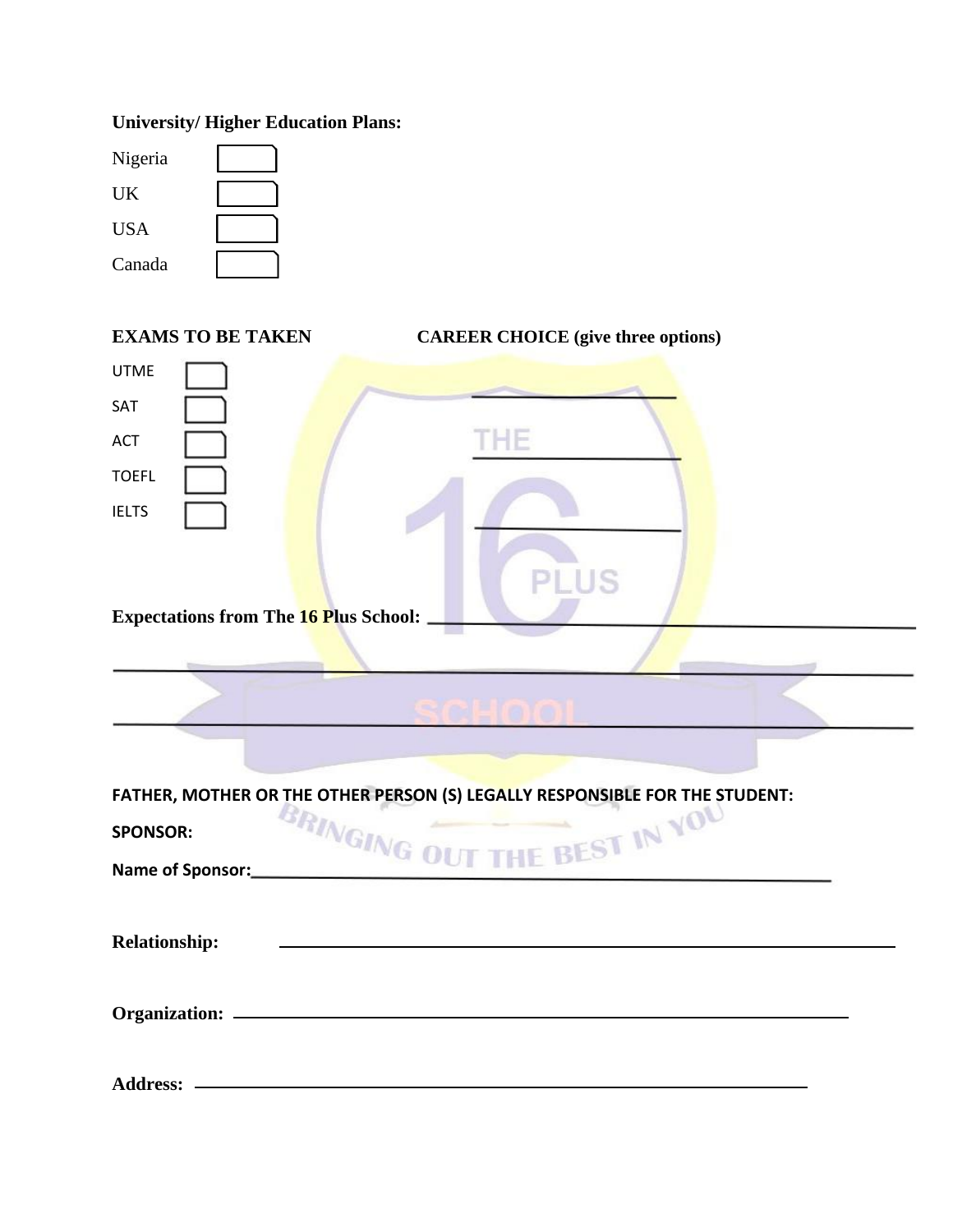| <b>Tel/Mobile:</b>                    | Email:<br><u> 1989 - Johann Harry Harry Harry Harry Harry Harry Harry Harry Harry Harry Harry Harry Harry Harry Harry Harry</u> |
|---------------------------------------|---------------------------------------------------------------------------------------------------------------------------------|
|                                       |                                                                                                                                 |
| <b>NEXT OF KIN</b>                    |                                                                                                                                 |
| <b>First Name:</b>                    |                                                                                                                                 |
| Surname:                              | <u> 1989 - Johann Stoff, deutscher Stoffen und der Stoffen und der Stoffen und der Stoffen und der Stoffen und der</u>          |
| Address (if different from above):    | <u> 1980 - Andrea Britain, amerikan personal (h. 1980).</u>                                                                     |
|                                       |                                                                                                                                 |
|                                       |                                                                                                                                 |
| Tel/Mobile No: ______                 | Email:                                                                                                                          |
| <b>Current Place of Work:</b>         | <b>Position:</b>                                                                                                                |
|                                       |                                                                                                                                 |
|                                       | PLEASE SUBMIT THIS APPLICATION FORM WITH THE FOLLOWING:                                                                         |
| a) One (1) recent passport photograph |                                                                                                                                 |
|                                       | b) Copy of Data Page of International Passport of any form of identification                                                    |
| c) Copy of Birth Certificate          |                                                                                                                                 |
| d) Copy of JSS Certificate            |                                                                                                                                 |
|                                       | e) Copy of SSCE, WASCE, IGCSE (the applicable ones)                                                                             |
| Medical certificate<br>f)             |                                                                                                                                 |
|                                       |                                                                                                                                 |
|                                       | <b>ATTESTATION (STUDENT)</b>                                                                                                    |
|                                       |                                                                                                                                 |
|                                       | I hereby affirm that the information contained in this application is accurate and complete to the best                         |
|                                       | of my knowledge. I understand and agree that, The 16 Plus School (sixth form) has the right to                                  |
|                                       | communicate the details of my academic performance, attendance or behavior related incidents to my                              |

Parents/Guardians.

SIGNATURE DATE